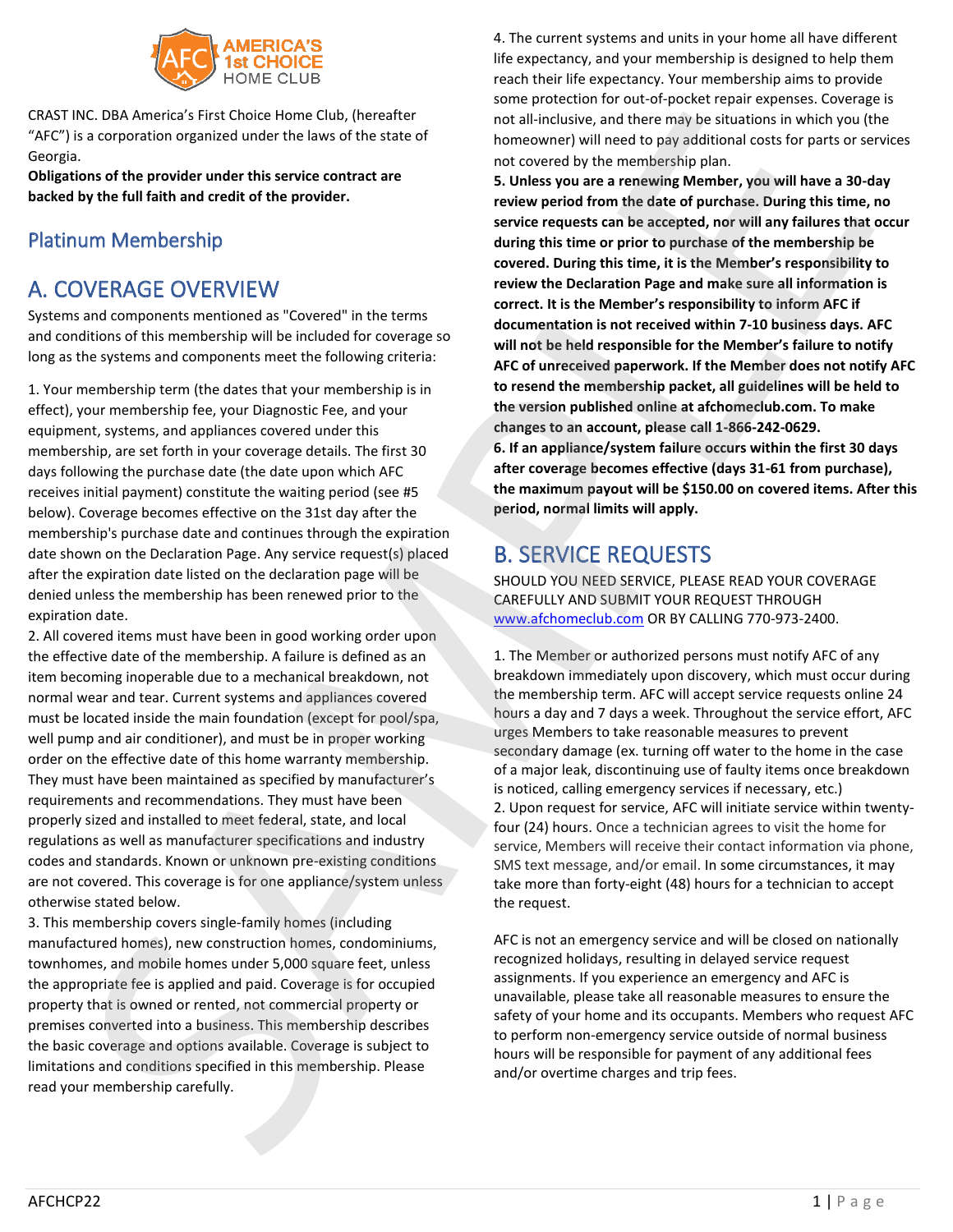2.1 The Member will be responsible for the Diagnostic Fee (sometimes called a service fee), which is listed on the membership Declaration Page. The Diagnostic Fee applies to each item inspected by an AFC-approved technician and is payable directly to AFC or the technician.

3. AFC has the sole and absolute right to select the technician to perform the service. AFC will not reimburse for services performed without prior approval and service-request-number verification. 4. AFC requires the make, model, and serial number located on the appliance/system prior to service. In some cases, this can be found on the inspection report. If the technician is not able to locate such information or it is no longer visible, AFC will not accept a request on said appliance or system. It will not be a covered item. Limited to the thermostat behaviour states and the thermostat per membership term.<br>
Limited to one the the the three couples are the three couples and the three couples are the three couples are the three couples are the

4.1 Some appliance/system brands require "factory-certified technicians;" in these cases, AFC cannot be held liable for possible delays in service or diagnosis.

# C. COVERED ITEMS

## Appliances

**AFC will pay up to \$3,000 per item per membership term for access, diagnosis, repair, or replacement with the like value of item currently in the home unless otherwise stated in the item's specific terms or in the Limitations of Liability section below.** NOTE: AFC shows examples of "not-covered" components to assist with your understanding of this membership; examples are not exhaustive. It is important to review Limitations of Liability below and any optional coverage items on your declaration page.

## **1. OVEN/RANGE/COOKTOP (Gas or Electric; Built-In or Freestanding)**

**COVERED:** All components and parts. Double ovens that share parts are both covered, but double ovens that do not share parts require an additional fee for coverage. NOTE: AFC will pay up to \$150.00 for the range exhaust.

**2. CLOTHES DRYER**

**COVERED:** All components and parts.

**3. CLOTHES WASHER COVERED:** All components and parts.

**4. DISHWASHER COVERED:** All components and parts.

**5. KITCHEN REFRIGERATOR COVERED:** All components and parts.

### **6. KITCHEN REFRIGERATOR ICEMAKER**

**COVERED:** All components and parts. ICE MAKER NOTE: AFC will pay up to \$150.00 for the ice maker per membership term.

## **7. GARBAGE DISPOSAL**

**COVERED:** All components and parts. NOTE: AFC will pay up to \$150.00 per membership term.

#### **8**. **BUILT-IN MICROWAVE**

**COVERED:** All components and parts. NOTE: AFC will pay up to \$500.00 per membership term.

#### **9. GARAGE DOOR OPENER**

**COVERED:** All components and parts of 2 units. **NOT COVERED:** Door or door track assembly. NOTE: AFC will pay up to \$500.00 per membership term.

**NOT COVERED ITEMS ON APPLIANCES:** Portable units, countertop units, insulation, doors, glass, handles, refrigerator water lines, ice crushers, beverage dispensers, plastic mini tubs, baskets, drums, venting, damage to clothing, overloading, removable parts that do not affect the functionality of the equipment such as racks, shelves, etc. Refrigerant recapture, reclaim, or disposal are also not covered.

## Systems

**AIR CONDITIONING AND HEATING NOTE: Coverage applies to one (1) main source of air conditioning and one (1) main source of heating. Coverage applies to up to 5 (five) ton capacity, electric units below 21 SEER, and designed for residential use. Coverage applies to ducted units only. For HVAC Systems 5 years or older, AFC will use a guide for a prorated amount based on Age. This amount will be based on units comparable to the unit in the home at the time of the service request.**

NOTE: AFC will pay up to \$150.00 aggregate for code upgrades or modifications per membership term.

## **1. AIR CONDITIONING AND HEATING SYSTEM**

**COVERED:** Thermostats, condenser fan motors, compressors, condensers, coils, capacitors, relays, contactors, pressure switch, thermistor, transformers, defrost boards, blower motors, condenser fan motors, inducer motors, heating elements, igniters, ignition module, burner assembly, thermocouple.

**NOT COVERED:** Window units, portable units, chiller systems and components, geothermal components, oil-based boiler systems, solar heating systems, fireplaces and key valves, radiant cable heat, heat lamps, humidifiers, outside or underground piping, standard or electronic filters, computerized HVAC management systems or zoned controllers, flues and vents, roof jacks or stands, condenser casings, non-ducted wall units, condensate pans, condensate line stoppages, pad or pad frames, automatic or manual dampers, refrigerant recapture and disposal, and air conditioning with improperly sized systems, hard-start kits, heat exchangers, maintenance. SAGRI the terminalism of the constraints of the constraints of the constraints of the constraints of the constraints of the constraints of the constraints of the constraints of the constraints of the constraints of the c

NOTE: AFC will pay up to \$25.00 per pound for refrigerant, limited to 10 lbs. per occurrence and one occurrence per membership term. Members are responsible for payment of any costs more than \$25.00 per pound.

NOTE: Standard thermostat shall not exceed cost of \$80.00.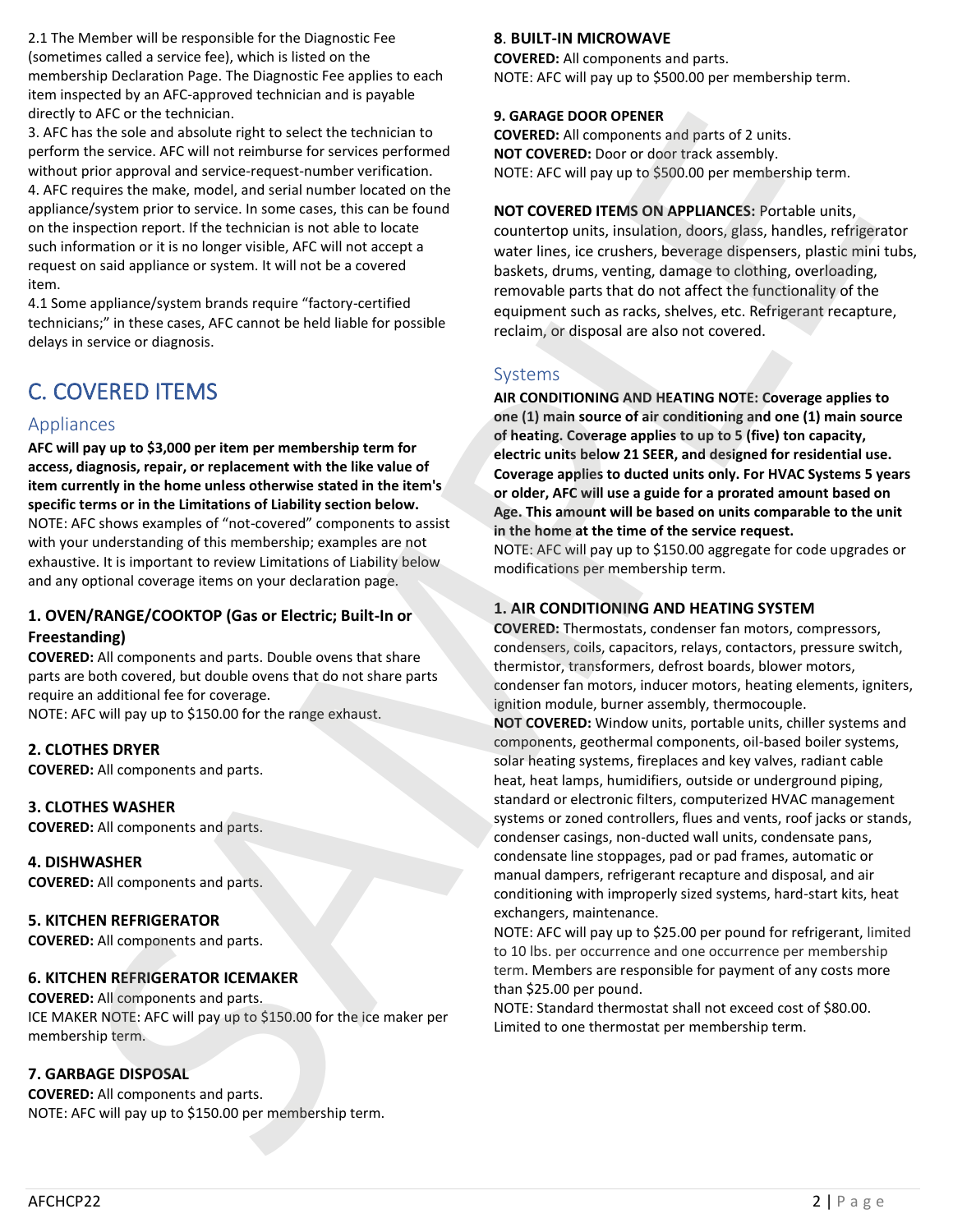## **2. DUCTWORK**

**COVERED:** All standard ductwork throughout the residence, attachments to HVAC units.

**NOT COVERED:** Improperly sized ductwork/duct system, crushed ductwork.

NOTE: AFC will pay up to \$150.00 per membership term.

## **3. WATER HEATER (Gas and/or Electric)**

**COVERED:** Gas or electric water heaters up to 75 gallons, including tankless water heaters, thermostat assembly parts and components, heating elements burner assembly, gas valve, drain valve, relief valve, circulating pump.

**NOT COVERED:** Solar water heaters and associated components and plumbing, vents, flues, storage or expansion tanks, noise caused by sediment, corrosion, drip pans, multi-valve manifolds, water heater pump attachment.

NOTE: AFC will pay up to \$1,000.00 per membership term.

### **4. INTERIOR ELECTRICAL**

**COVERED:** Interior wiring, panel and sub-panels, circuit breakers. **NOT COVERED:** Low-voltage wiring, DC wiring, circuit overload, inadequate wiring, aluminum wiring, faceplates, fixtures, switches, wire tracing, power outages, troubleshooting, modifications, code violations.

NOTE: AFC will pay up to \$150.00 per membership term for outlets.

NOTE: AFC will pay up to \$500.00 per membership term.

### **5. PLUMBING SYSTEMS AND STOPPAGES**

**COVERED:** Visible interior leaks and breaks of water supply pipes, drain, vent, and waste lines; dishwasher supply line; toilet tanks/bowls (replaced with white builder's grade as necessary); toilet wax ring seals; flush valve; refill tube; ballcock; flapper; fill valve; overflow tube; diverter angle stops; hose bibs; p traps; faucet; unobstructed access to stoppage within the confines of the home from the access point (via snaking system i.e. sewer drain snake). AFC will provide access to plumbing systems through unobstructed walls, ceilings, or floors, and will cover up to \$250.00 to return the access opening to a rough finish condition—this amount will be deducted from the plumbing limit. NOT CONTEND interopoly and discussions are discussions are also the state of the control interiments are also the state of the state of the state of the state of the state of the state of the state of the state of the stat VERTURE INTERFERITURE INTERFERITURE INTERFERITURE INTERFERITURE INTERFERITURE INTERFERITURE INTERFERITURE INTERFERITURE INTERFERITURE INTERFERITURE INTERFERITURE INTERFERITURE INTERFERITURE INTERFERITURE INTERFERITURE INT

**NOT COVERED:** Piping failure or stoppage which includes collapsed piping, freezing or damage from roots; foreign objects; gas leaks; slab leaks; polybutylene, quest, or galvanized plumbing and drains; flange; valves; bathtubs; shower enclosures and glass; base pans; sinks; toilet lids and seats; cracks; whirlpool jets and control panel; water softeners; pressure regulators; inadequate or excessive water pressure; leak searches; inaccessible cleanouts or cost of installing cleanouts; faucet installation; hydro jetting; camera snaking.

NOTE: AFC will pay up to \$300 for stoppages. Labor or parts associated with plumbing stoppages are not guaranteed. NOTE: AFC will pay up to \$150.00 per Membership Term for Faucets

NOTE: Total aggregate amount for above coverage is \$500.00

## **7. CEILING/EXHAUST/ATTIC FAN**

**COVERED:** All components and parts NOTE: AFC will pay up to \$150.00 per membership term.

# OPTIONAL COVERAGE

**Unless the Declaration Page indicates that one or more of the following optional coverage item(s) was purchased, the following components are not included for coverage under this membership.** Only one unit of each appliance/system is covered unless otherwise listed. Optional coverage may be purchased up to 30 days after the beginning of the membership without an inspection, with a new 30-day waiting period from the date at which the optional coverage item was purchased. After the 30<sup>th</sup> day, optional coverage may be purchased once an inspection is performed (at Member's expense) and the inspection results are approved by AFC. Optional coverage, regardless of date of purchase, will continue only through the membership term.

## **1. IN-GROUND POOL/SPA EQUIPMENT (Saltwater/Chlorinated)**

**COVERED**: Both the in-ground pool and spa equipment are covered if they use common equipment. If they have separate pump and filtration systems, then only one is covered unless an additional fee is paid. Coverage applies to accessible working components and parts of the pumping system: main pool pump, primary heater, motor, gaskets, blower, timer, valves (limited to back flush, actuator, check, 2-way, and 3 way valves), relays and switches, pool sweep motor and booster pump, above-ground plumbing pipes and wiring that are associated with primary pump and filter.

**NOT COVERED**: Filters, saltwater filtration/osmosis, salt water components, control panels, electronic boards, lights and solar equipment, liners, maintenance, housing and related equipment, structural defects, inadequate pressure, jets, ornamental fountains, waterfalls, and their pumping systems, above-ground/portable pools or spas built into decking. NOTE: AFC will pay up to \$500.00 per membership term.

#### **2. WELL PUMP (Main Source of Water to the Home)**

**COVERED**: Pump, drive coupling and cap, air volume control, flow kit control, foot valves, torque arrestor. **NOT COVERED**: Holding or storage tanks, digging, locating pump, pump retrieval, re-drilling of wells, well casings, pressure tanks, pressure switches and gauges, check valve, relief valve, drop pipe, piping or electrical lines leading to or connecting pressure tank and main dwelling (including wiring from control box to the pump), booster pumps, well pump and components for geothermal or water source heat pumps. NOTE: AFC will cover up to \$500.00 per membership term.

### **3. SUMP PUMP**

**COVERED**: Sump pump for groundwater that is permanently installed within the foundation of the home or attached garage.

**NOT COVERED**: Grey water, sewage ejector pumps, portable pumps, backflow preventers, check valves, piping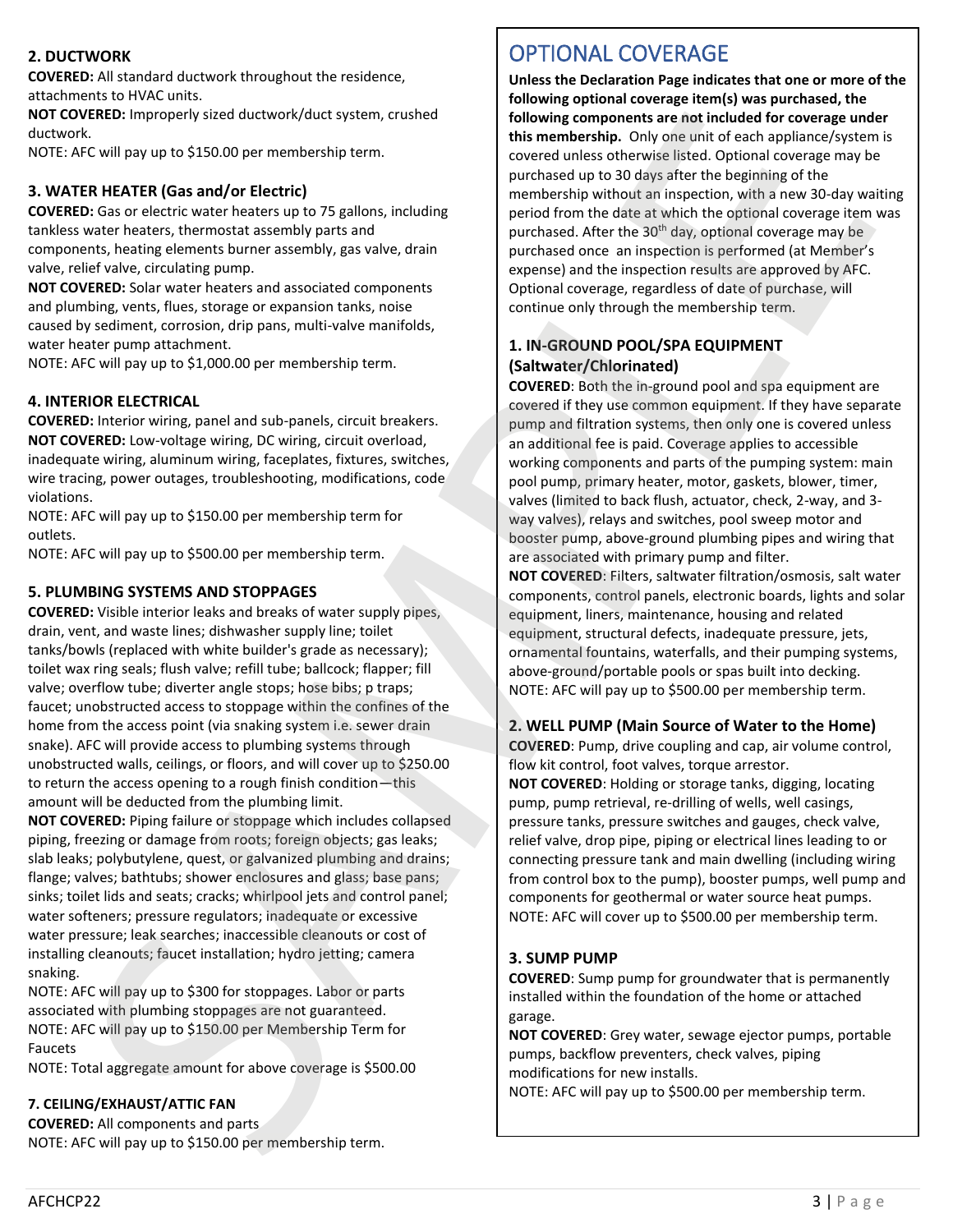# OPTIONAL COVERAGE (CONTINUED)

## **4. CENTRAL VACUUM**

**COVERED**: All mechanical system components and parts. **NOT COVERED**: Accessories or hoses, removable attachments, clogged pipes and maintenance related breakdowns. AFC is not responsible for the cost of gaining access to or closing access from the floor or walls either to locate the cause of malfunction or to affect repair or replacement. NOTE: AFC will pay up to \$150.00 per membership term.

# **5. STAND ALONE FREEZER**

**COVERED**: All parts and components that affect the operation of the unit.

**NOT COVERED**: Ice makers, crushers, dispensers or related equipment; internal shell; racks, shelves, or glass displays; lights; knobs, caps or dials; condensation pans; clogged drains or lines; grates; food spoilage; freon; disposal and recapture of freon; door seals or gaskets; door hinges or handles. NOTE: AFC will pay up to \$500.00 per membership term.

### **6. SECOND REFRIGERATOR**

**COVERED:** All components and parts.

**NOT COVERED**: Insulation; doors; refrigerator water lines; removable parts; ice crushers; beverage dispensers; refrigerant recapture, reclaim or disposal; ice maker unless additional fee is paid and item is listed in additional coverage on declaration page.

NOTE: AFC will pay up to \$500.00 per membership term.

### **7. DOUBLE OVEN**

**COVERED:** All components and parts, for the second portion of a double oven.

**NOT COVERED:** insulation, doors, glass, handles, removable parts that do not affect the functionality of the equipment such as racks, shelves, etc.

### **8. SEPTIC SYSTEM**

**COVERED**: Sewage ejector pump, jet pump, aerobic pump. **NOT COVERED**: Tank, line from house, leach lines, field lines, lateral lines, tile fields and leach beds, insufficient capacity, clean out, pumping, grinder pump.

NOTE: AFC will pay up to \$500.00 per membership term.

### **9. HOT WATER DISPENSER**

**COVERED**: All components and parts. **NOT COVERED**: Rust, mold, corrosion, leaks or breaks of any kind.

NOTE: AFC will pay up to \$150.00 per membership term.

#### **10. ROOF LEAK REPAIR (Single-family homes only) COVERED**: Roof leaks.

**NOT COVERED:** Porches, patios, cracked or missing material, metal roofs, eco-roofs; camwood shakes, masonite shingles, gutters, downspouts, items penetrating the roof (such as skylights, chimneys, and vents), roof-mounted installations (such as solar panels) and leaks associated with their attachments to the roof.

NOTE: AFC will not dispatch a roofer to the property. You have the right to obtain your own roofer and submit the invoice for review.

# D. LIMITATIONS OF LIABILITY

- 1. The following are not covered during the membership term: (i) malfunction or improper operation due to rust or corrosion of any system or appliance, (ii) collapsed ductwork, (iii) known or unknown pre-existing conditions.
- 2. AFC does not cover secondary damage from a non-covered item. If failure of a covered part is caused by the malfunction of a non-covered item, the resulting damage will not be approved or included for coverage.
- 3. AFC is not responsible for the repair of cosmetic defects or the performance of routine maintenance.
- 4. Electronic or computerized energy management systems, lighting and appliance management systems, or solar components and equipment are not covered.
- 5. AFC is not liable for service involving hazardous or toxic materials including, but not limited to: mold, carbon monoxide, lead paint, or asbestos, nor costs or expenses associated with the recovery, recycling, reclaiming or disposal of refrigerant. AFC is not liable for any failure to obtain timely service due to conditions beyond its control, including, but not limited to, labor difficulties or delays in obtaining parts or equipment.
- 6. If the membership is financed and the service request exceeds the total amount currently paid, the Member must pay the remaining balance before repairs can proceed. If monthly payments for the membership are past due, the Member will be subject to a \$10.00 late fee. If the membership is cancelled, the Member is responsible for the total amount of claims paid by AFC, and this amount will be deducted from any refund.
- 7. AFC is not liable for repair of conditions caused by use of the self-cleaning function on any oven, chemical or sedimentary build-up, rust or corrosion, mildew, mold, misuse or abuse, failure to clean or maintain as specified by the equipment manufacturer, missing parts, structural changes, fire, freezing, electrical failure, electrical shorts or power surge, water damage, lightning, mud, earthquake, soil movement, soil settlement, settling of home, storms, accidents, pest damage, acts of God, or failure due to excessive or inadequate water pressure. NOT CONSERV (A conservation by the specified state into the specified state of the specified state of the specified state of the specified state of the specified state of the specified state of the specified state of the **NOW A decorate them, i.m.** in the second interaction and interaction and interaction and interaction and interaction and interaction and interaction and interaction and interaction and interaction and interaction and int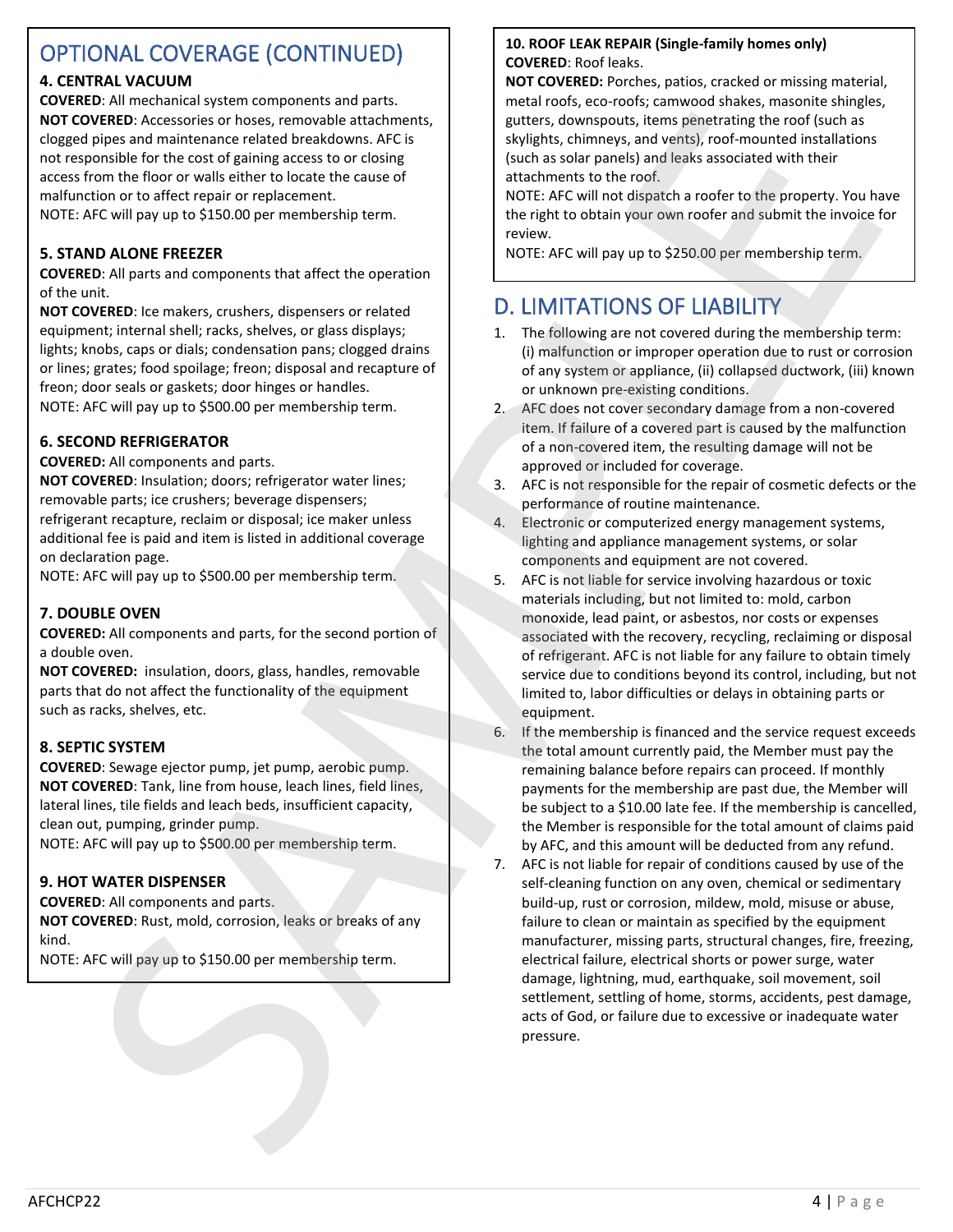## MAINTENANCE

- 1. AFC is not liable for normal or routine maintenance or failure to perform normal or routine maintenance. Before accepting a service request on a HVAC system or tankless water heater, AFC requires a prior annual maintenance record from a licensed technician (often called a "check-up") showing no suggested or required repairs. Annual is defined as occurring within 12 calendar months of the service request. In order to receive service on the HVAC or tankless water heater unit when a failure is discovered during annual maintenance, the Member must provide a previous maintenance record from within the last 12 months that shows no suggested or required repairs.
- 2. AFC is not liable for repairs caused by misuse, abuse, or failure to maintain manufacturer's specified maintenance for items such as, but not limited to: coil cleaning, filtration changes, water heater flushing, consumable component replacement, proper refrigerant levels, or lubrication. This membership does not cover cleaning of any parts or equipment.

## REAL ESTATE TRANSACTIONS

For plans purchased through a real estate transaction, coverage becomes effective on the day specified on your declaration page and continues through the elected date shown, though limitations and conditions apply:

- 1. Payment must be received within 14 days of closing. If payment is not received within that time, coverage will begin on the date payment was received.
- 2. If a home inspection was not performed on the residence prior to purchase, coverage will be 30 days after the purchase date on the declaration page.
- 3. To waive the initial 30-day waiting period, the Member must provide an inspection report to AFC. This report must reflect that the items included in the coverage were inspected and are in good working condition, with no further recommendations, inspections, or repairs by a separate technician suggested for the coverage to apply. No preexisting conditions will be accepted.
- 4. In the event a claim is filed within the first 30 days of coverage, the maximum payout will be \$150.00 on covered items. After this period, normal limits will apply.

## ACCESS AND CLOSING

- 1. AFC is not responsible for providing access to or closing access from any covered item which is concrete-encased or otherwise obstructed or inaccessible.
- 2. AFC shall not be responsible for payment of the cost to remove and replace any built-in appliances, cabinets, floor coverings, or other obstructions impeding access to walls, ceilings, and/or floors.

## DISPOSAL

1. Members may be charged an additional fee by the technician to dispose of an old appliance, system, or component, including but not limited to the following items: condensing units, evaporator coils, compressors, capacitors, refrigerators, freezers, water heaters, and any system or appliance which contains dangerous or hazardous materials.

## DETERMINING VALUE OF SYSTEMS OR APPLIANCES

- **1.** Appliances and systems, being mechanical, lose value as they age, and the cost of repair may exceed the value of the system or appliance. In these cases, the following guidelines
	- will be implemented to provide a replacement allowance: For appliances, water heater, HVAC systems, and optional coverage items 5 years or older, AFC will use a guide for a prorated amount based on age. Proof of purchase in the form of a receipt is required before the replacement allowance will be paid for any new HVAC system or appliance. All receipts for Reimbursement must be received before the Membership Expiration Date to be Reimbursed.
- 2. AFC has the sole right to determine whether a covered system or appliance will be repaired or replaced based on value. AFC is responsible for replacement value evaluation, which is based on equipment of similar features, capacity, and efficiency, but not based on matching dimensions, brand, or color.
- 3. AFC is not responsible for upgrades, components, parts, or equipment required due to the incompatibility of the existing equipment with the replacement system, appliance, component, or part thereof as well as new types of chemical or material utilized to run the replacement equipment including, but not limited to, differences in technology, refrigerant requirements, or efficiency as mandated by federal, state, or local governments. If parts are no longer available, AFC will offer cash payment in the amount of the average cost of both parts and labor of the covered repair. When parts are available, AFC will pay for covered parts in addition to the average labor costs for the Member's area. AFC reserves the right to locate parts at any time. For the membership term, AFC is not liable for replacement of entire systems or appliances due to obsolete, discontinued, or unavailable parts. However, AFC will provide reimbursement for the costs of those parts determined by reasonable allowance for the fair value of like parts. AFC reserves the right to rebuild a part or component or replace with a rebuilt part or component. Shirtle course on the transfer of the end of the state of the end of the state of the end of the state of the state of the state of the state of the state of the state of the state of the state of the state of the state o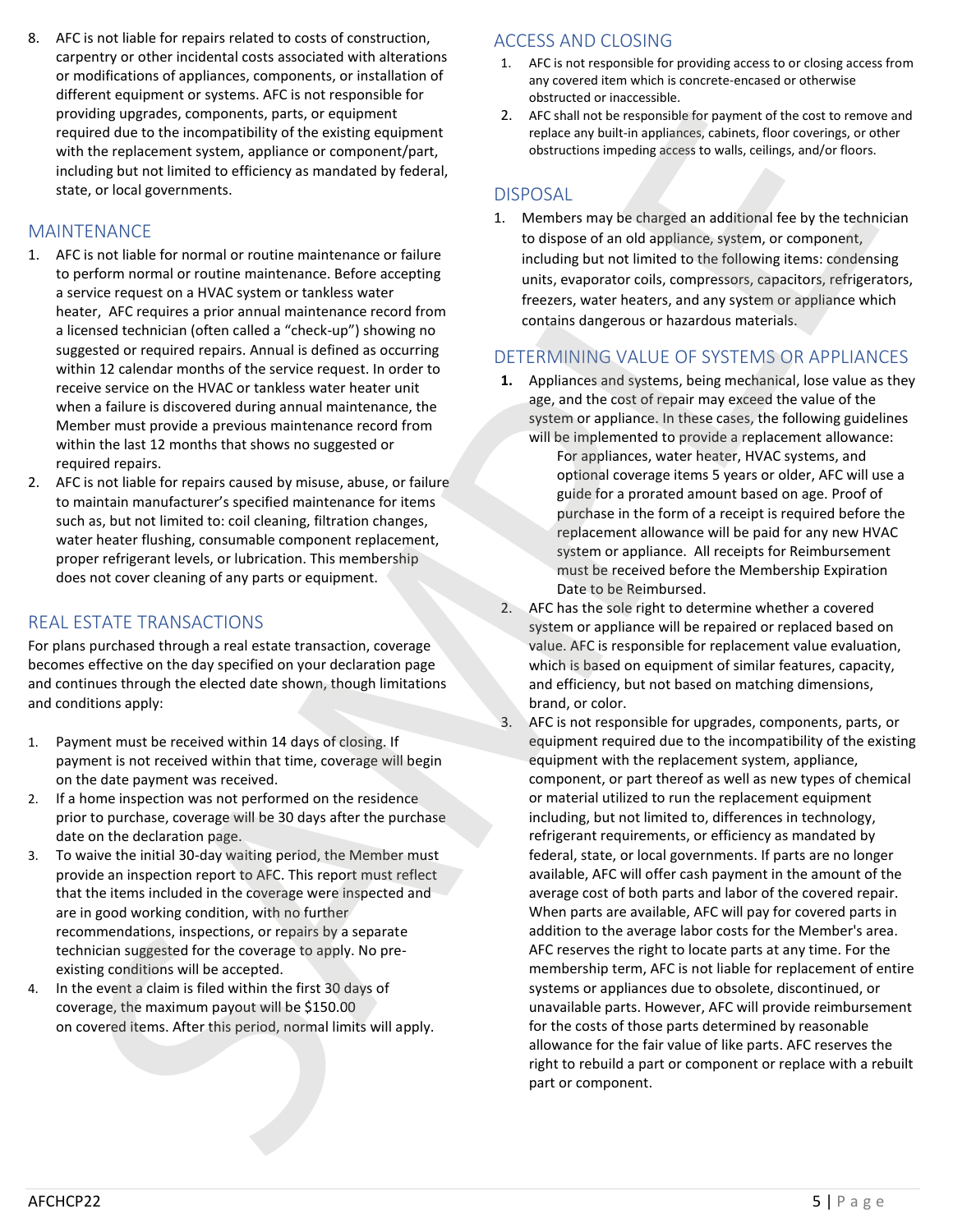## COMMERCIAL AND PROFESSIONAL GRADE EQUIPMENT

- 1. AFC is not liable for the repair or replacement of equipment, systems, or appliances that are commercial grade.
- 2. AFC shall pay no more than \$1000.00 in aggregate for professional series appliances or like appliances including, but not limited to brands such as Sub Zero, Viking, Wolf, Bosch, Cove, Dacor, Gaggenau, Miele, Fisher and Paykel, etc.

## AFC RIGHTS

- 1. A service technician will not be assigned when the coverage for the given item is limited to \$250.00 or less. In these instances, AFC may offer a buyout for the covered amount.
- 2. AFC reserves the right to obtain a second opinion at its own expense. Members have the right to receive a second opinion at their own expense via a licensed technician of their choosing. If the Member does not agree with the first technical assessment, the Member may submit his/her new technician's assessment in writing directly to AFC for review.
- 3. AFC reserves the right to offer a cash buyout in lieu of repair or replacement in the amount of AFC's actual cost (which at times may be less than retail) to repair or replace any covered system, component, or appliance. All items in the home begin to apply to the depreciation schedule at 5 years of age. Members have the right to request a copy of the depreciation schedule at any time during the membership term or during the 30-day waiting period. Members may also review the sample value of their equipment at

https://www.claimspages.com/tools/depreciation/

- AFC's responsibility for repairs and/or replacement will never exceed the fair market value of the unit, in total, per the depreciation schedule. If the current fair market value of the unit exceeds the maximum payout limit per the coverage listed above, AFC will not allocate more than the specified limit per item, per membership.
- If the cost of repair exceeds the current value of the unit per the depreciation schedule, AFC has the right to offer the remaining value to the member in a cash buyout option, instead of performing the repair.
- Cash in lieu must be confirmed by the Member within the membership term for funds to be released.
- 4. **Manufacturer's warranty, recall, or defects:** If a failure arises on any unit that has been recalled, is defective, or is under warranty per the manufacturer, the Member is responsible for service. A manufacturer warranty is a guarantee that the manufacturer will stand behind the unit they produced. They must represent and claim the repair/replacement. Once the manufacturer warranty expires, AFC is able to cover this unit. AFC will not be held responsible for any costs of parts or labor associated with a manufacturer warranty; all manufacturercovered repairs will go through the manufacturer's service process. In this case, the product manufacturer must be contacted for service. y formula means of a state of the state of the state of the state of the state of the state of the state of the state of the state of the state of the state of the state of the state of the state of the state of the stat
	- 5. AFC will not pay for repairs or replacement of any covered systems or appliances that are inoperable because of known or unknown pre-existing conditions, long-term failures, deficiencies and/or defects.
- 6. AFC is not liable for negligence or other conduct of the technician, nor is AFC an insurer of technician's performance. By entering an AFC membership, the Member agrees that AFC is not liable for consequential, incidental, indirect, secondary, or punitive damages. The member expressly waives the right to all such damages. The Member's sole remedy under this Agreement is recovery of the cost of the required repair or replacement, whichever is less. The Member further agrees that in no event will AFC's liability exceed \$3,000.00 per membership item for access, diagnosis, and repair or replacement, unless otherwise stated by AFC.
- 7. If AFC approves the Member to obtain their own licensed technician, please be aware:
	- AFC will not reimburse any Member for work done by an unlicensed technician.
	- AFC will not be held responsible for any failure or secondary damage caused by a system or appliance that was repaired or replaced by an unlicensed technician.
	- The Member waives all rights to service on the appliance or system that was repaired or replaced by an unlicensed technician.
	- If a technician charges a Diagnostic Fee that is greater than the amount stipulated on the Member's Declaration page, AFC will pay up to \$40.00 of the additional expense.
- 8. AFC is not responsible for repairs related to inadequacy, lack of capacity, improper installation, mismatched systems, oversized or undersized equipment, or any modification to the system or appliance.
- 9. AFC reserves the right to send a technician at any time. Sending a technician in no way constitutes responsibility of service from AFC.
- 10. Unless otherwise stated, the aggregated total AFC will pay per membership term is \$10,000.00.

## ARBITRATION AGREEMENT

By agreeing to the Terms, you and AFC agree that all disputes, claims, or controversies between us, or between you and other users, or in any way arising out of relating to this agreement shall be resolved on an individual basis in binding arbitration, as set forth below. By agreeing to arbitrate, you and AFC are each waiving the right to go to court. By agreeing to arbitrate, you and AFC are also agreeing that arbitration will be conducted only on an individual basis, and you and AFC are each waiving the right to bring, to participate in, or to recover relief through any class, collective, coordinated, consolidated, or representative proceedings or any other kind of group, multi-plaintiff, joint, or mass action. My. One and the schemarist and the schemarist and the schemarist and the schemarist and the schemarist and the schemarist and the schemarist and the schemarist and the schemarist and the schemarist and the schemarist and

You expressly waive all Service Requests in excess of \$3000.00, and agree that its recovery shall not exceed these amounts. You and AFC agree that any dispute, claim or controversy between you and AFC; or (ii) between you and other users ; or (iii) arising out of or relating to this membership in any way; or (iv) involving the existence, formation, breach, termination, enforcement, interpretation, validity, or scope of this agreement to arbitrate, shall be settled by binding arbitration administered by FairClaims (www.FairClaims.com) and not by a court or jury, in accordance effective at the time a claim is made. These rules and procedures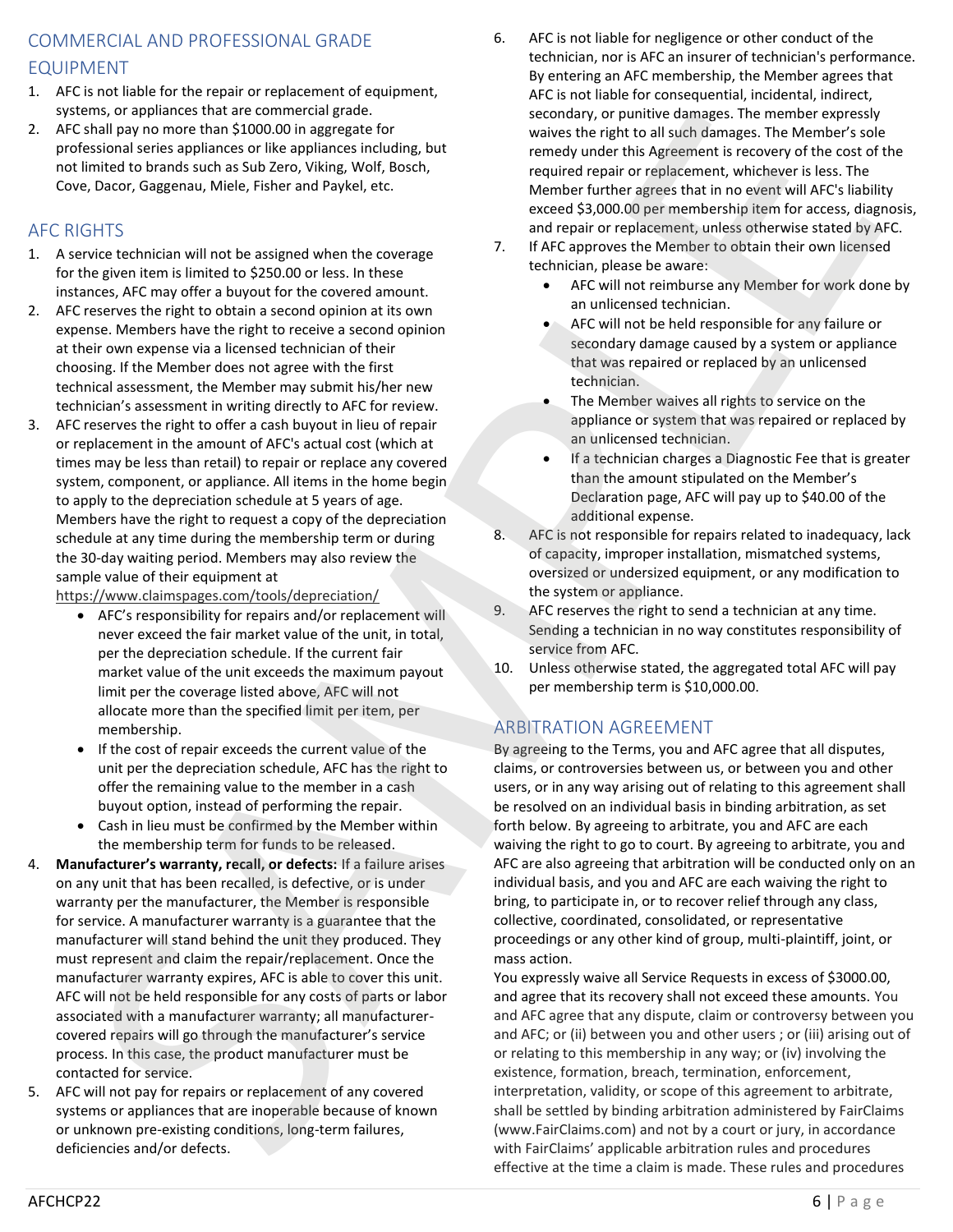are available at www.FairClaims.com. You further agree that judgment on the award rendered by the arbitrator(s) may be entered in any court having jurisdiction thereof. You consent to electronic service of process, with service to be made to the email address we have on record for your account.

You and AFC agree that if one party refuses to comply with an arbitrator's award and the other party obtains judicial confirmation or enforcement of the arbitrator's award, then the party that refused to comply shall pay the other party the costs, attorney's fees, court fees, and any other fees incurred in obtaining such confirmation or enforcement. Notwithstanding any choice of law or other provision in this membership you and AFC agree and acknowledge that this arbitration agreement evidences a transaction involving interstate commerce and that the Federal Arbitration Act, 9 U.S.C. § 1 et seq. ("FAA"), will govern its interpretation and enforcement and proceedings pursuant thereto. You and AFC agree that the FAA and the arbitration rules of FairClaims shall preempt all state laws to the fullest extent permitted by law.

*Opt-out of Agreement to Arbitrate*. You can decline this agreement to arbitrate by mailing your request to AFC Home Club 1343 Canton Rd Bldg B Marietta, GA 30066.

## CLASS ACTION WAIVER

**By agreeing to arbitrate, you and AFC are also agreeing that arbitration will be conducted only on an individual basis, and you and AFC are each waiving the right to bring, to participate in, or to recover relief through any class, collective, coordinated, consolidated, or representative proceedings or any other kind of group, multi-plaintiff, joint, or mass action.**

You acknowledge and agree that you and AFC are each waiving the right to a trial by jury or to participate as a plaintiff or class member in any purported class action or representative proceeding. Unless both you and AFC otherwise agree in writing, any arbitration will be conducted only on an individual basis and not in a class, collective, consolidated, or representative proceeding. However, you and AFC each retain the right to seek injunctive or other equitable relief in a court of competent jurisdiction to prevent the actual or threatened infringement, misappropriation or violation of a party's copyrights, trademarks, trade secrets, patents or other intellectual property rights. You agree that any and all communications and evidence related to any dispute ultimately resolved by arbitration or mediation with FairClaims arising out of or relating to this membership agreement shall be held and will remain confidential, and that you will not take any action that will harm the reputation of any of the other parties to the arbitration or mediation or AFC, or which would reasonably be expected to lead to unwanted or unfavorable publicity to and of the parties, AFC or other entities involved in or incidental to the arbitration or mediation. You understand that those parties and entities include but are not limited to the claimant, respondent, witnesses, and AFC. signations we have on record for your second into a strengthenia to the K-1 based in the strengthenia and the strengthenia and the strengthenia and the strengthenia and the strengthenia and the strengthenia and the streng es based on the same of the same of the same of the same in the based of state is the same of state of the same of the same of the same of the same of the same of the same of the same of the same of the same of the same o

## GOVERNING LAW

This Agreement shall be Governed by and construed in accordance with the Law of the State of Georgia, without regard to its conflicts of Law Rules.

## BUILDING AND ZONING CODE REQUIREMENTS OR VIOLATIONS

(A) AFC will not be held liable for services to meet current requirements of building or zoning codes or to correct code violations, nor will AFC assist with services when permits cannot be obtained. AFC will not pay for the cost to obtain permits. (B) AFC has a limit set forth of \$150.00 as a goodwill to assist with upgrades. This can be used at the members discretion for upgrades.

## MULTIPLE UNITS AND INVESTMENT PROPERTIES

(A) If the membership is for duplex, triplex, or four-plex property, each dwelling within must be covered by an AFC membership for coverage to apply to all units included in the membership, with applicable optional coverage to apply to common systems and appliances. Otherwise, all dwellings within the property will be covered by one AFC membership, and coverage for each individual unit included in the membership will be provided only on the first unit on which AFC offers assistance.

(B) If this membership is for a unit within a multiple unit of 5 or more, then only items contained within the confines of each individual unit are covered. Common systems and appliances are excluded.

(C) Except as otherwise provided in this section, common systems and appliances are excluded.

## TRANSFER OF MEMBERSHIP & RENEWALS

(A) If the covered property is sold during the term of this membership, the Member must notify AFC of the change in ownership and submit the name of the new Owner by filling out a transfer request form to transfer coverage to the new Owner. (B) The Member may transfer this membership to a new Owner at any time. There is a \$50.00 fee to transfer membership. Once the transfer is confirmed, the new Member will be subject to the most current updated terms, which will be sent to the new Member and will reflect with their membership number. Any monetary amount used of the limits by the prior Owner will apply to the new Owner of the property.

(C) This membership may be renewed at the option of AFC and where permitted by state law. AFC has the sole discretion to decide whether membership will be renewed.

(D) All membership terms are renewed automatically 30 days prior to the membership expiration date unless cancelled before that period by AFC or the Member. Payment information provided initially will be used for all renewals unless the Member provides new information prior to payment date. Coverage ends in the event of non-payment. Renewed memberships do not feature a 30-day, 100% money-back-guarantee review period, nor do they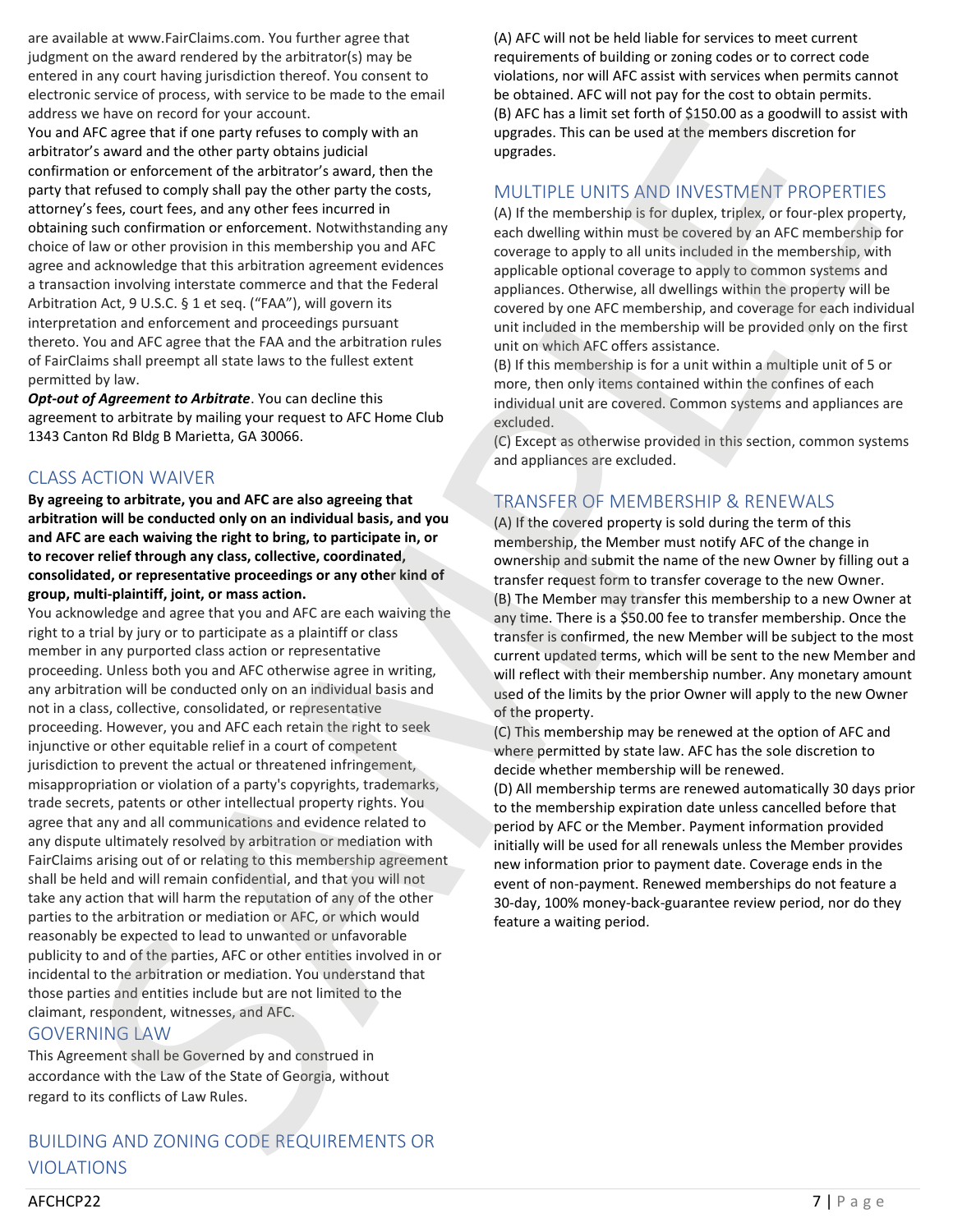(E) If a system or appliance was subject to the Cash Buyout option during the current membership, AFC will not include coverage on the same item upon renewal. If the Member purchased a new item after the Cash Buyout was concluded, AFC will include coverage for the renewal term, i.e. 1-3 years, as long as the receipt has been submitted and confirmed.

## CANCELLATION

### **THIS IS NOT A MEMBERSHIP OF INSURANCE.**

This membership shall be non-cancelable by AFC except for:

(1) Nonpayment of membership fees; Failure to make payment of initial or monthly payment;

If the membership is cancelled for non-payment, no refund is due. (2) Nonpayment of Diagnostic Fee, as stated in Section III; (3) If the Member threatens; threatens to harm; uses threatening language; makes an AFC agent fear for their safety or wellbeing; harms an AFC agent (not limited to salespersons, service representatives, or technicians); or uses discriminatory language based on race, sex, religion, creed, or sexual orientation. The Member will be notified of this termination in writing/email within 7-14 calendar days or the action. Any services paid shall be deducted from any refund due. Context for the energy of the system in the system of the system of the system of the system of the system of the system of the system of the system of the system of the system of the system of the system of the system of For the terms in ent. In 2-3 by the term is long as the entroid with the discharged constraints are not as the same paid at the terms in the same paid at the same paid at the same paid at the same paid at the same paid at

(4) Fraud or misrepresentation of facts material by the Member to the Issuance of this membership;

(5) Mutual agreement of AFC and the Member. New Members may cancel within the first 30 days of the purchase date for a refund of the paid membership. If canceled after 30 days, the Member shall be entitled to a pro rata refund of the paid membership from the date the Cancellation is received in writing, less any service request(s) paid by AFC and time used in the membership.

No membership shall be reinstated once a signed cancellation requested is received by AFC. Prorated refunds are assessed by the number of days that have elapsed since the purchase date of the membership. All refunds will be returned to the original payment method used. After the initial 30-day waiting period, a \$75.00 Cancellation Fee applies.

(6) AFC reserves the right, in its sole discretion, to refund the full membership cost in full, including the fee paid for any purchased optional or enhanced coverages, in full and complete satisfaction of any rights or claims of the Member, which shall operate as a full release of AFC against any and all claims and damages of the Member.

(7) Regarding month-to-month memberships, enrollment fees are non-refundable after the 30-day review period. If cancelled, no refund is due.

(8) If The Member cancels the membership, any open service request(s) will be terminated immediately upon receipt of the Cancellation Letter.

#### **To cancel your membership, please send a signed letter addressed to:**

AFC Home Club Cancellation Department 1343 Canton Road, Suite A Marietta, GA 30066

## MISCELLANEOUS STATE PROVISIONS

## **Georgia Residents**

THIS IS NOT A CONTRACT OF INSURANCE; however, the performance of this Contract is guaranteed by a Surety Bond written by Great American Insurance Company. If sixty (60) days have passed since a Service Request has been filed for which AFC has not paid or refunded the consideration paid for the Contract, the Contract holder is entitled to make a direct claim against Great American Insurance Company at 301 E 4th Street Cincinnati, OH 45202.

## **Kentucky Residents**

THIS IS NOT A CONTRACT OF INSURANCE; however, the performance of this Contract is guaranteed by a Performance Bond written by Great American Insurance Company. If sixty (60) days have passed since a Service Request has been filed for which AFC has not paid or refunded the consideration paid for the Contract, the Contract holder is entitled to make a direct claim against Great American Insurance Company at 301 E 4th Street Cincinnati, OH 45202.

## **Alabama Residents**

*Governing Law* - Service contracts purchased in the state of Alabama shall be held in the county in which the contract holder lives and shall be governed by the laws of Alabama.

*Cancellation* - Mutual Cancellation: Mutual Agreement between you and AFC. New Members may cancel within the first 30 days of the order date for a refund of the paid membership. If canceled after the 30-day waiting period, the Member shall be entitled to a pro rata refund of the paid membership from the date the Cancellation is received in writing, less any service request(s) paid by AFC and time used in the membership.

No membership shall be reinstated once a signed cancellation requested is received by AFC. Prorated refunds are assessed by the number of days that have elapsed since the purchase date of the membership. All refunds will be returned to the original payment method used. After the initial 30-day waiting period, a \$25.00 Cancellation Fee applies.

### **South Carolina Residents**

*Cancellation* - If AFC does not provide a refund within 45 days of cancellation, a 10% penalty per month shall be added to the refund.

## **Texas Residents**

This contract is issued pursuant to a License granted by the Texas Real Estate Commission, and complaints in connection with this contact may be directed to the Commission at P.O. Box 12188, Austin, Texas 78711, 512-936-3049. The purchase of a Residential Service contract is optional and similar coverage may be purchased through other Residential Service Companies or Insurance Companies authorized to transact business in Texas.

**NOTICE: YOU, THE BUYER, HAVE OTHER RIGHTS AND REMEDIES UNDER THE TEXAS DECEPTIVE TRADE PRACTICES-CONSUMER PROTECTION ACT WHICH ARE IN ADDITION TO ANY REMEDY INFORMATION CONCERNING YOUR RIGHTS, CONTACT THE**